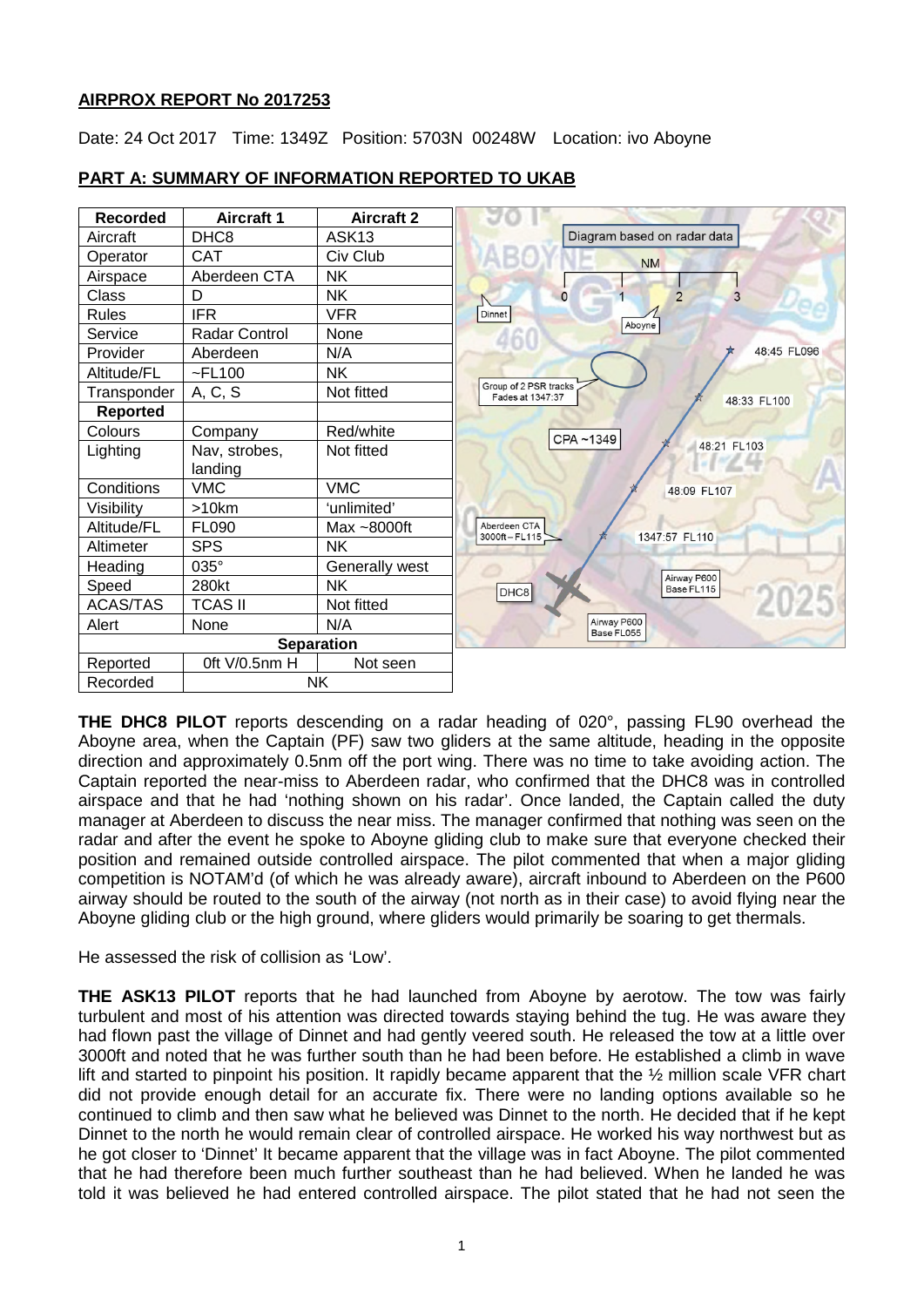other aircraft and noted that he had made 3 errors: not appreciating how quickly the tow was drifting east; assuming the VFR chart would be 'good enough' over broken country; and mis-identifying Aboyne as Dinnet.

**THE ABERDEEN CONTROLLER** reports that he was acting as OJTI on position. He and the trainee had already discussed the gliding activity observed at Aboyne and the need to keep traffic well within the confines of CAS. The DHC8 was being vectored from the southwest to RW16 when, about 4nm east of Aboyne (2nm from the edge of CAS) at FL90, the pilot reported 'a couple of gliders, half a mile on our left, same altitude'. Primary contacts were observed outside CAS, but none was observed in the position indicated by the crew. The pilot's report was acknowledged, stating no contacts were seen, and vectoring for the approach continued.

#### **Factual Background**

The weather at Aberdeen was recorded as follows:

METAR COR EGPD 241350Z 22007KT 190V250 9999 FEW013 SCT018 15/10 Q1004 NOSIG=

The ASK13 pilot described the weather as '3/8 cloud, clear and bright'.

#### **Analysis and Investigation**

#### **CAA ATSI**

All the salient points were contained within the unit investigation report and the correct actions were taken by ATC.

#### **UKAB Secretariat**

The DHC8 and ASK13 pilots shared an equal responsibility for collision avoidance and not to operate in such proximity to other aircraft as to create a collision hazard<sup>[1](#page-1-0)</sup>.

A NOTAM concerning activity in the vicinity of Aboyne was issued, as follows:

```
(H5516/17 NOTAMN
Q) EGPX/QWGLW/IV/M /AW/000/195/5705N00251W010
A) EGPD B) 1709090530 C) 1710311629
D) SR-SS
E) GLIDING. MAJOR GLIDING COMPETITION. INTENSE ACT WI 10NM RADIUS
570500N 0025100W (ABOYNE, ABERDEENSHIRE), UP TO 30 GLIDERS AND 3 TUG
ACFT MAY PARTICIPATE. ACFT MAY OPR UP TO FL195 OUTSIDE CONTROLLED
AIRSPACE. FOR INFO 01339 885339 AND 130.1MHZ. 17-09-0242/AS4
F) SFC G) FL195)
```
The DHC8 track was approximately 0.6nm inside the western lateral limit of airway P600, and approximately 1.5nm inside the western lateral limit of the Aberdeen CTA when abeam Aboyne. The PSR tracks to the west of the DHC8 indicated approximately 0.2nm inside the western lateral limit of the Aberdeen CTA at their furthest point east, but, given that there were probably numerous gliders in the air which may have been in this location below the CTA's base height, it should not necessarily be concluded that these PSR tracks were the ASK13.

The ASK13 pilot was not entitled to operate within the Aberdeen CTA (3000ft to FL115) without prior approval from Aberdeen ATC.

 $\overline{\phantom{a}}$ 

<span id="page-1-0"></span><sup>1</sup> SERA.3205 Proximity.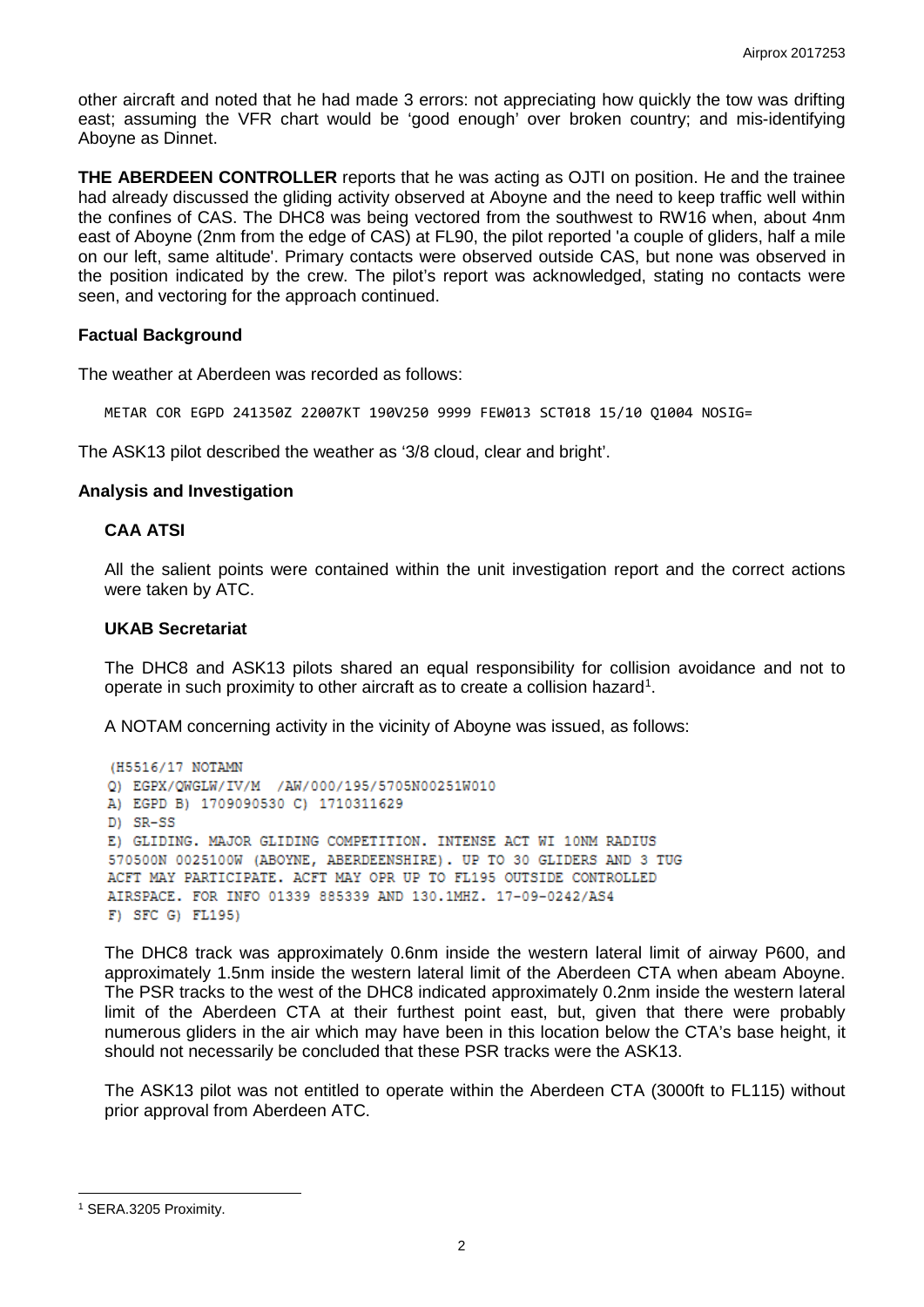## **Aberdeen Occurrence Investigation**

Aboyne airfield is a popular gliding site located 23nm southwest of ADN VOR and 1.5nm west of the lateral edge of the Aberdeen CTA, although at this point the base of the airspace is 3000ft AMSL with the elevation of the airfield being 460ft, placing it more than 2500ft below the controlled airspace that lies a short distance to the east of the airfield. In September/October each year the atmospheric conditions are such that the wave conditions generated attract a significant number of visiting pilots to Aboyne.

In a conversation with the Watch Manager, the pilot of [DHC8 C/S] stated the glider was red and the pilot was wearing a blue jumper/shirt. When relaying this information to the Deeside Flying Club at Aboyne, their instructor advised the only red glider airborne at the time was K13, piloted by a visiting pilot.

The glider pilot provided the following feedback:

- The wind aloft was strong, approximately 40kts from the southwest. He had been towed to the south to launch but the aircraft had drifted north in the wind.

- The tug had taken him further south than he had been before and he was using a 1:500,000 chart for navigation; however, the detail on the chart proved inadequate for him to be able to accurately determine his position.

- He had few ground features visible to him to assist in identifying where he was, so he headed west where he observed some buildings. Initially he believed this was the village of Dinnet, approximately 5nm west of Aboyne and clear of controlled airspace. However, he had misidentified the location, which was actually Aboyne and his position relative to Aboyne placed him a short distance inside controlled airspace.

Although no PSR contacts were displayed by the Perwinnes Radar that was in use by INT-S, the Allanshill Radar recording does show a PSR contact turning no more than 0.5nm inside the lateral boundary of the CTA. Even if Allanshill data was being used by INT-S at the time, being a PSR only contact, controllers may legitimately consider this aircraft to be operating outside controlled airspace.

With no consistent radar data or positive identification of the glider, it is not possible to determine the minimum separation achieved between the two aircraft; however, the information received from the pilot plus Allanshill Radar data strongly suggest [in their opinion] the glider was within the lateral and vertical confines of the CTA.

It is understood that the pilot of [DHC8 C/S] has reported this event through the Airprox scheme; however, no mention of this reporting route was made to the controller or Watch Manager.

## **Comments**

## **Deeside Gliding Club**

DGC commented that the following provisions had been introduced as a consequence of this incident:

- 1. An enhanced airspace briefing for all visitors irrespective of experience or time spent at Aboyne.
- 2. Visiting gliders now required to carry a moving-map device.
- 3. Club gliders have now been fitted with 'modern instrumentation' including GPS based navigation devices.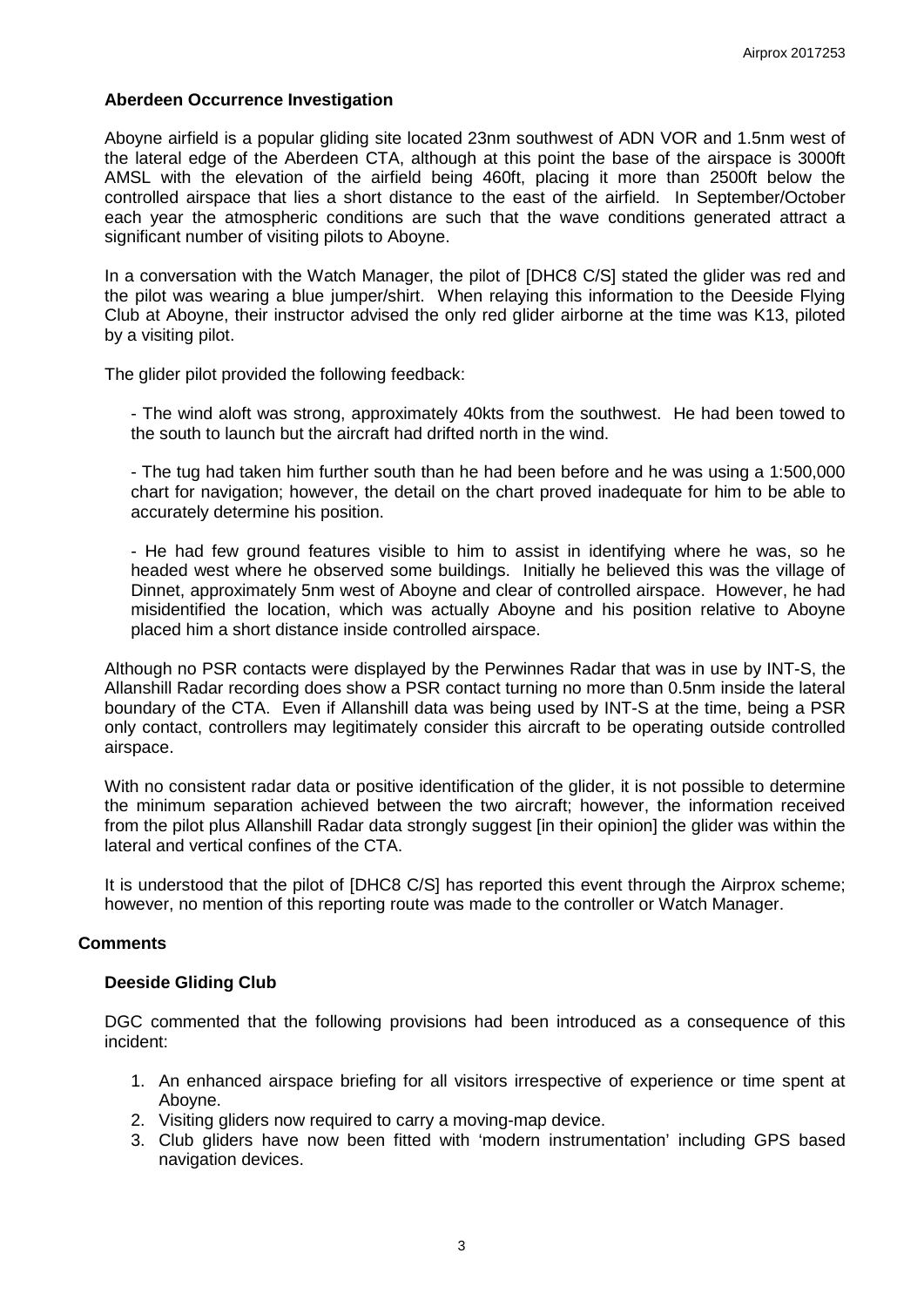# **Summary**

An Airprox was reported when a DHC8 and an ASK13 flew into proximity near Aboyne at about 1349 on Tuesday 24<sup>th</sup> October 2017. Both pilots were operating in VMC, the DHC8 pilot under IFR in receipt of a Radar Control Service from Aberdeen, and the ASK13 pilot under VFR, not in receipt of a Service.

# **PART B: SUMMARY OF THE BOARD'S DISCUSSIONS**

Information available consisted of reports from both pilots, radar photographs/video recordings, a report from the air traffic controller involved and reports from the appropriate ATC and operating authorities.

Members first discussed the pilots' actions and commented that it had been unfortunate that the ASK13 pilot was operating with only a VFR 500,000 chart and did not have a GPS-based map display. Commending him for his frank and honest report, members noted that the ASK13 pilot had been operating under a high work-load during the aerotow and had subsequently misidentified his position; a simple mistake to make, but which members agreed with the Deeside Gliding Club was one that could have been avoided with the use of GPS-based equipment. The ASK13 pilot's uncertainty of position was considered a contributory factor to the Airprox.

For his part, the Board noted that the DHC8 pilot was within the Aberdeen CTA at the time of the incident and had been given a radar vector for his approach to RW16. Members observed that his track took him close to the edge of CAS; about ½nm from the edge of airway P600 and about 1½nm from the edge of the Aberdeen CTA at the Airprox location. The Board noted the advice in CAP493 (Manual of Air Traffic Services - Part 1) as follows:

'Although IFR flights within class A-D airspace, and VFR flights within B/C airspace, are deemed to be separated from unknown aircraft flying in adjoining uncontrolled airspace, controllers should aim to keep the aircraft under their control at least two miles within the boundary. Controllers should monitor the operation of aircraft in adjacent uncontrolled airspace, particularly if circumstances have made it necessary to vector an aircraft to be less than two miles from the boundary.'<sup>[2](#page-3-0)</sup>

In this respect, and recognising that the Aberdeen controller's radar did not indicate the PSR tracks, controller members felt that he would have been better placed anyway in issuing a vector which took the DHC8 further from the edge of CAS, as recommended in CAP493, particularly in light of the NOTAM'd gliding competition at Aboyne.

Although the NATS Ltd area radar replay had displayed 2 primary tracks in the vicinity of the Aberdeen CTA, of which one passed inside the lateral limit of the CTA, the Board were careful to state that the height of these returns could not be established, and that they could easily have been from aircraft or gliders operating below the CTA's 3000ft base altitude. Nevertheless, members surmised from the ASK13 pilot's report that he probably had inadvertently flown into the CTA and thereby into conflict with the DHC8, and that this was the cause of the Airprox. Turning to the risk, members felt that although the ASK13 pilot had not seen the DHC8 and the DHC8 pilot had only seen the ASK13 at or about CPA, separation as reported by the DHC8 pilot was such that, on this occasion, although safety had been reduced, there had been no risk of collision.

Finally, members commended the Deeside Gliding Club on their proportionate and considered response to the Airprox event, and felt that the measures introduced could wisely be followed by other gliding clubs operating in proximity to CAS.

 $\overline{\phantom{a}}$ 

<span id="page-3-0"></span><sup>2</sup> Section 1, Chapter 6 ATS Surveillance Systems, paragraph 13A.4.